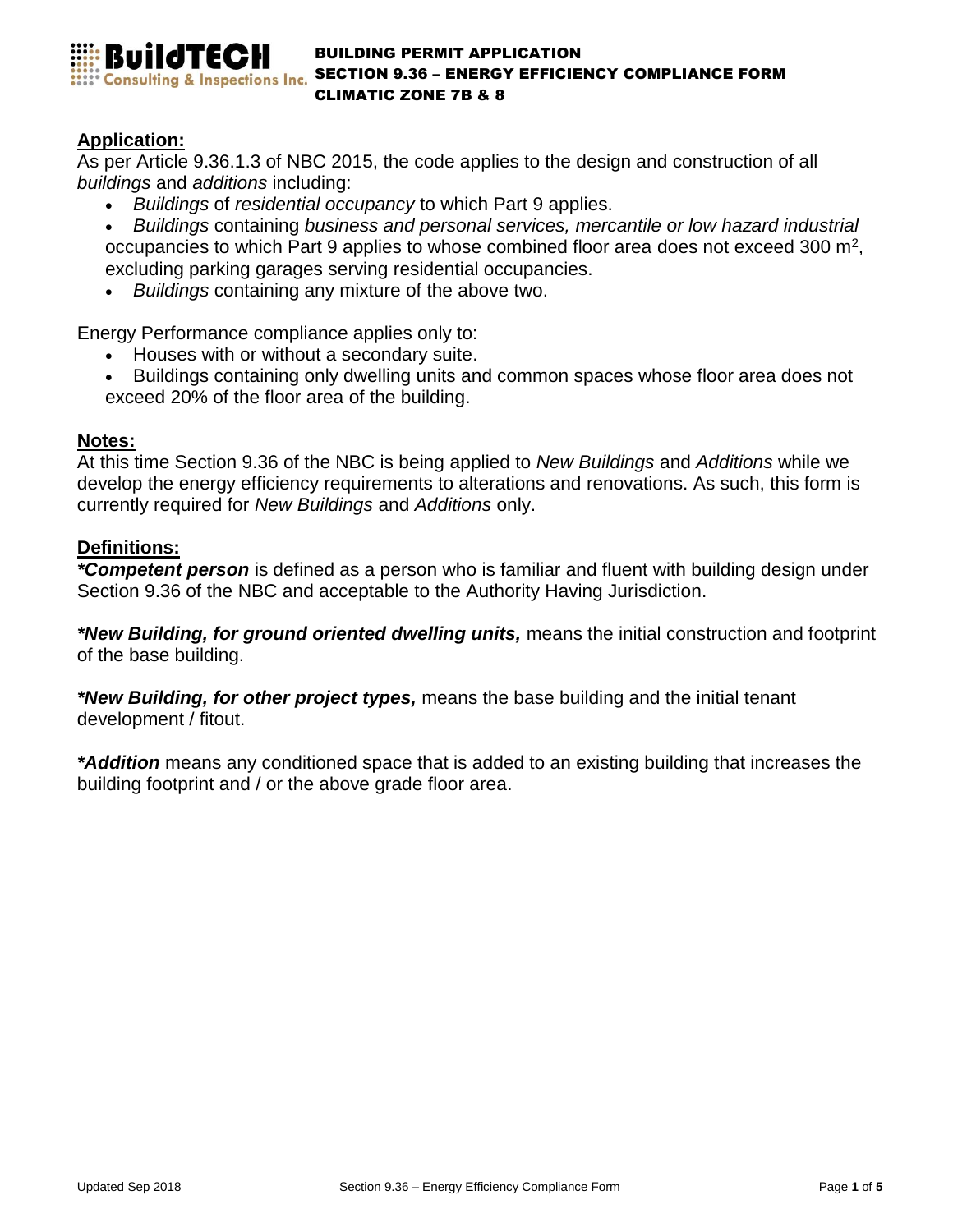

### BUILDING PERMIT APPLICATION SECTION 9.36 – ENERGY EFFICIENCY COMPLIANCE FORM CLIMATIC ZONE 7B & 8

This form clarifies the design direction chosen for new buildings\* and additions\* to comply with Section 9.36 of the current National Building Code of Canada (NBC).

#### **All calculations are required to be completed by a** *competent person\** **and attached to this form to be accepted for review. Conversions:**

### **Section A: Prescriptive**

 $R = 5.678 \times RSI$ 

|  |  | , |  |
|--|--|---|--|
|  |  |   |  |

| <b>Project Information</b>                                                             |                      |                                                            |                 |                                |                   |  |
|----------------------------------------------------------------------------------------|----------------------|------------------------------------------------------------|-----------------|--------------------------------|-------------------|--|
|                                                                                        |                      |                                                            |                 |                                |                   |  |
| <b>Project Address</b>                                                                 |                      |                                                            |                 | BPA Number (Office use only)   |                   |  |
| Occupancy Class:                                                                       |                      | Floor Area $(m2)$ :                                        |                 | Climate Zone:                  | 7B & 8            |  |
| Design Option:                                                                         |                      |                                                            |                 |                                |                   |  |
| Prescriptive<br>П<br>(See Section A)                                                   |                      | Trade-Off<br>$\Box$<br>(See Section B)                     |                 | Performance<br>(See Section C) |                   |  |
| No <sub>1</sub><br>HRV / ERV:<br>Yes                                                   |                      |                                                            |                 |                                |                   |  |
| Effective Thermal Resistance of Above Ground Opaque Building Assemblies (RSI)          |                      |                                                            |                 |                                |                   |  |
| <b>Assembly</b>                                                                        | w/HRV                | w/o HRV                                                    | <b>Proposed</b> |                                | <b>Office Use</b> |  |
| Ceilings below attics                                                                  | 10.43                | 10.43                                                      |                 |                                |                   |  |
| Cathedral / Flat roofs                                                                 | 5.02                 | 5.02                                                       |                 |                                |                   |  |
| Walls                                                                                  | 3.08                 | 3.85                                                       |                 |                                |                   |  |
| <b>Rim Joist Space</b>                                                                 | 3.08                 | 3.85                                                       |                 |                                |                   |  |
| Floors over unheated spaces                                                            | 5.02                 | 5.02                                                       |                 |                                |                   |  |
| Floors over garage                                                                     | 4.86                 | 4.86                                                       |                 |                                |                   |  |
| Thermal Characteristics of Fenestration, Doors and Skylights (U)                       |                      |                                                            |                 |                                |                   |  |
| <b>Assembly</b>                                                                        |                      | <b>Efficiency</b>                                          |                 | <b>Proposed</b>                | <b>Office Use</b> |  |
| <b>Windows &amp; Doors</b>                                                             |                      | Maximum U-Value 1.40 or<br>Minimum Energy Rating $\geq$ 29 |                 |                                |                   |  |
| One door exception                                                                     | Maximum U-Value 2.60 |                                                            |                 |                                |                   |  |
| Attic hatch                                                                            |                      | Maximum U-Value 2.60                                       |                 |                                |                   |  |
| <b>Skylights</b>                                                                       |                      | Maximum U-Value 2.40                                       |                 |                                |                   |  |
| Effective Thermal Resistance of Below-Grade or In-Contact-With-Ground Opaque Buildings |                      |                                                            |                 |                                |                   |  |
| <b>Assemblies (RSI)</b>                                                                |                      |                                                            |                 |                                |                   |  |
| <b>Assembly</b>                                                                        | w/HRV                | w/o HRV                                                    | <b>Proposed</b> |                                | <b>Office Use</b> |  |
| <b>Foundation Walls</b>                                                                | 2.98                 | 3.46                                                       |                 |                                |                   |  |
| Slab On Grade With Integral<br>Footing                                                 | 2.84                 | 3.72                                                       |                 |                                |                   |  |
| Unheated floors: (does not apply to crawl spaces)                                      |                      |                                                            |                 |                                |                   |  |
| <b>Below Frost Line</b>                                                                | uninsulated          | uninsulated                                                |                 |                                |                   |  |
| <b>Above Frost Line</b>                                                                | 1.96                 | 1.96                                                       |                 |                                |                   |  |
| <b>Heated Floors</b>                                                                   | 2.84                 | 2.84                                                       |                 |                                |                   |  |

**Calculations of RSIeff for the above assemblies are required to be submitted.**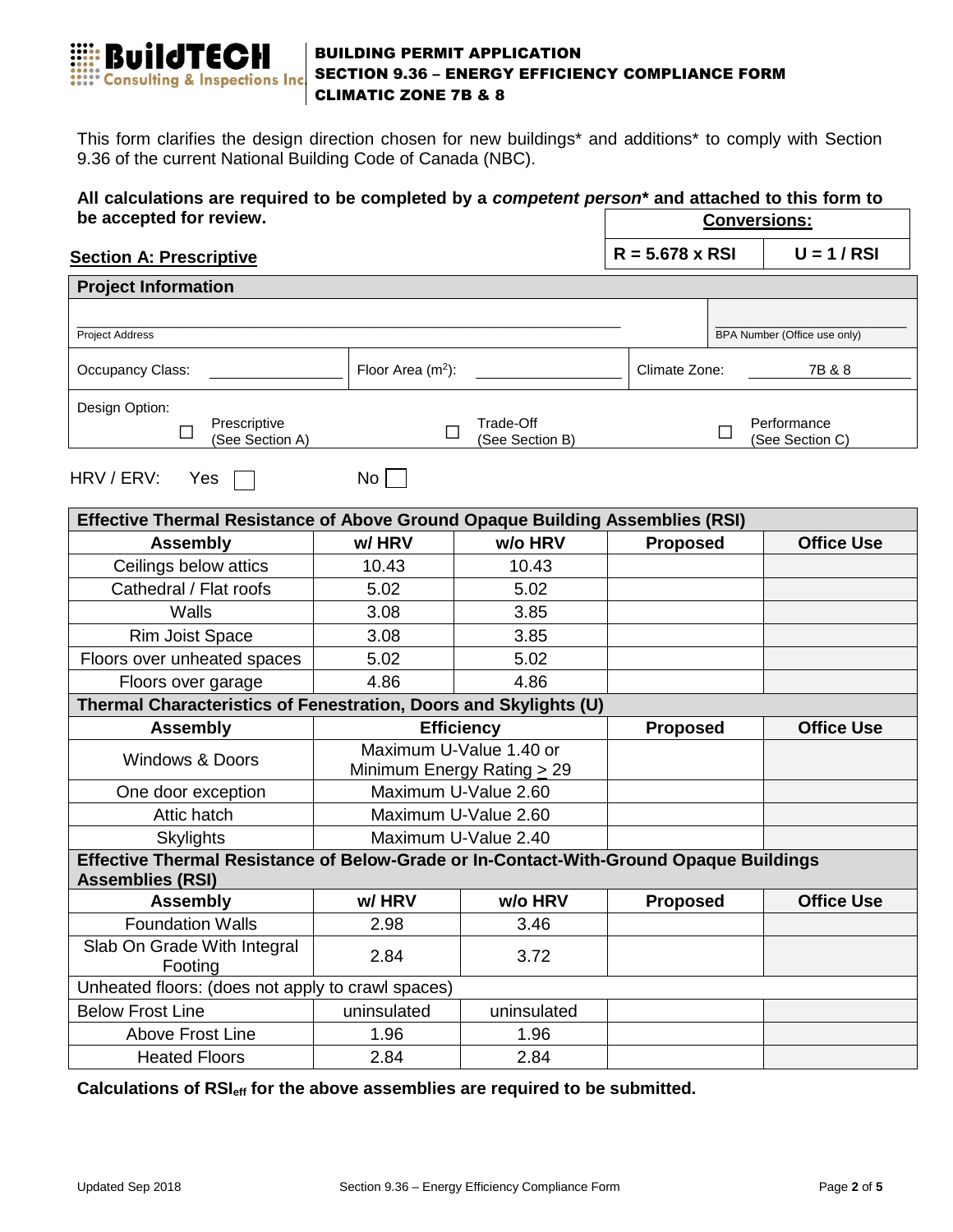

### BUILDING PERMIT APPLICATION SECTION 9.36 – ENERGY EFFICIENCY COMPLIANCE FORM CLIMATIC ZONE 7B & 8

| <b>HVAC Equipment Performance Requirements</b>                                                                                                                                                        |                                                                            |                                                               |                                                                               |                 |                             |  |
|-------------------------------------------------------------------------------------------------------------------------------------------------------------------------------------------------------|----------------------------------------------------------------------------|---------------------------------------------------------------|-------------------------------------------------------------------------------|-----------------|-----------------------------|--|
| <b>Equipment</b>                                                                                                                                                                                      | <b>Capacity KW</b>                                                         | <b>Standard</b>                                               | <b>Min. Efficiency</b>                                                        | <b>Proposed</b> | <b>Office</b><br><b>Use</b> |  |
| <b>Gas Fired</b>                                                                                                                                                                                      | < 65.9                                                                     | CSA P.2                                                       | AFUE > 92%                                                                    |                 |                             |  |
| Furnace<br>w or w/o A/C                                                                                                                                                                               | $> 65.9$ & $\leq$ 117.23                                                   | CAN/CSA-P.8                                                   | $E_t \ge 78.5\%$                                                              |                 |                             |  |
| <b>Electric Boiler</b>                                                                                                                                                                                | $\leq 88$<br>(1)                                                           |                                                               |                                                                               |                 |                             |  |
| <b>Gas Fired Boiler</b>                                                                                                                                                                               | < 88                                                                       | CSA P.2                                                       | AFUE $\geq$ 90%                                                               |                 |                             |  |
|                                                                                                                                                                                                       | $> 88$ & $\leq$ 117.23                                                     | <b>AHRI BTS</b>                                               | $E_t \geq 83\%$                                                               |                 |                             |  |
| Other                                                                                                                                                                                                 |                                                                            |                                                               |                                                                               |                 |                             |  |
| Heat Loss / Gain<br>Calculations                                                                                                                                                                      | Calculations were prepared in conformance with CSA 280<br>BTU:<br>Yes / No |                                                               |                                                                               |                 |                             |  |
| Nomenclature                                                                                                                                                                                          | $A FUE =$ annual fuel utilization efficiency, $E_t =$ thermal efficiency   |                                                               |                                                                               |                 |                             |  |
|                                                                                                                                                                                                       | <b>Water Heaters Performance Requirements</b>                              |                                                               |                                                                               |                 |                             |  |
| <b>Equipment</b>                                                                                                                                                                                      | <b>Capacity KW</b>                                                         | <b>Standard</b>                                               | <b>Min. Efficiency</b>                                                        | <b>Proposed</b> | <b>Office</b><br><b>Use</b> |  |
|                                                                                                                                                                                                       | $< 12$ kW<br>(50 L to                                                      |                                                               | $SL \le 35 + 0.20V$ (top<br>inlet)                                            |                 |                             |  |
|                                                                                                                                                                                                       | 270 L capacity)                                                            |                                                               | $SL \le 40 + 0.20V$                                                           |                 |                             |  |
|                                                                                                                                                                                                       |                                                                            | CAN/CSA-C191                                                  | (bottom inlet)<br>$SL < (0.472V) - 38.5$                                      |                 |                             |  |
| <b>Tank Storage</b>                                                                                                                                                                                   | $\leq$ 12 kW<br>(>270 L and<br>$\leq$ 454 L capacity)                      |                                                               | (top inlet)                                                                   |                 |                             |  |
| Electric                                                                                                                                                                                              |                                                                            |                                                               | SL< (0.472V) - 33.5<br>(bottom inlet)                                         |                 |                             |  |
|                                                                                                                                                                                                       | $>12$ kW<br>(>75 L capacity)                                               | ANSI Z21.10.3/CSA 4.3 &<br>DOE 10 CFR,<br>Part 431, Subpart G | $S = 0.30 + 27 / V_m$                                                         |                 |                             |  |
| <b>Tank Storage</b><br><b>Gas Fired</b>                                                                                                                                                               | $<$ 22 kW                                                                  | CAN/CSA-P.3                                                   | $EF \ge 0.67$ —<br>0.0005V                                                    |                 |                             |  |
|                                                                                                                                                                                                       |                                                                            | ANSI Z21.10.3/CSA 4.3                                         | $E_t \geq 80\%$ and standby<br>loss <rated< td=""><td></td><td></td></rated<> |                 |                             |  |
|                                                                                                                                                                                                       | $\geq$ 22 kW                                                               |                                                               | Input/(800 $+$<br>$16.57)(\sqrt{V})$                                          |                 |                             |  |
|                                                                                                                                                                                                       | $\leq$ 73.2 kW                                                             | CAN/CSA-P.7                                                   | $EF \geq 0.8$                                                                 |                 |                             |  |
| <b>Tankless</b><br><b>Gas Fired</b>                                                                                                                                                                   | > 73.2 kW                                                                  | ANSI Z21.10.3/CSA 4.3<br>and DOE<br>10CFR, Part43I, SubpartG  | $E_t \ge 80\%$                                                                |                 |                             |  |
| <b>Tankless</b>                                                                                                                                                                                       | No standard addresses the performance efficiency;                          |                                                               |                                                                               |                 |                             |  |
| Electric                                                                                                                                                                                              | however, their efficiency typically approaches 100%                        |                                                               |                                                                               |                 |                             |  |
| Other                                                                                                                                                                                                 |                                                                            |                                                               |                                                                               |                 |                             |  |
| $EF = energy factor in %/h,$<br>$E_t$ = thermal efficiency<br>Nomenclature<br>$S =$ standby loss in %h,<br>$SL =$ standby loss in W,<br>$V = volume$<br>$V_m$ = measured storage volume in US gallons |                                                                            |                                                               |                                                                               |                 |                             |  |

(1) Must be equipped with automatic water temperature control. No standard addresses the performance efficiency; however their efficiency typically approaches 100%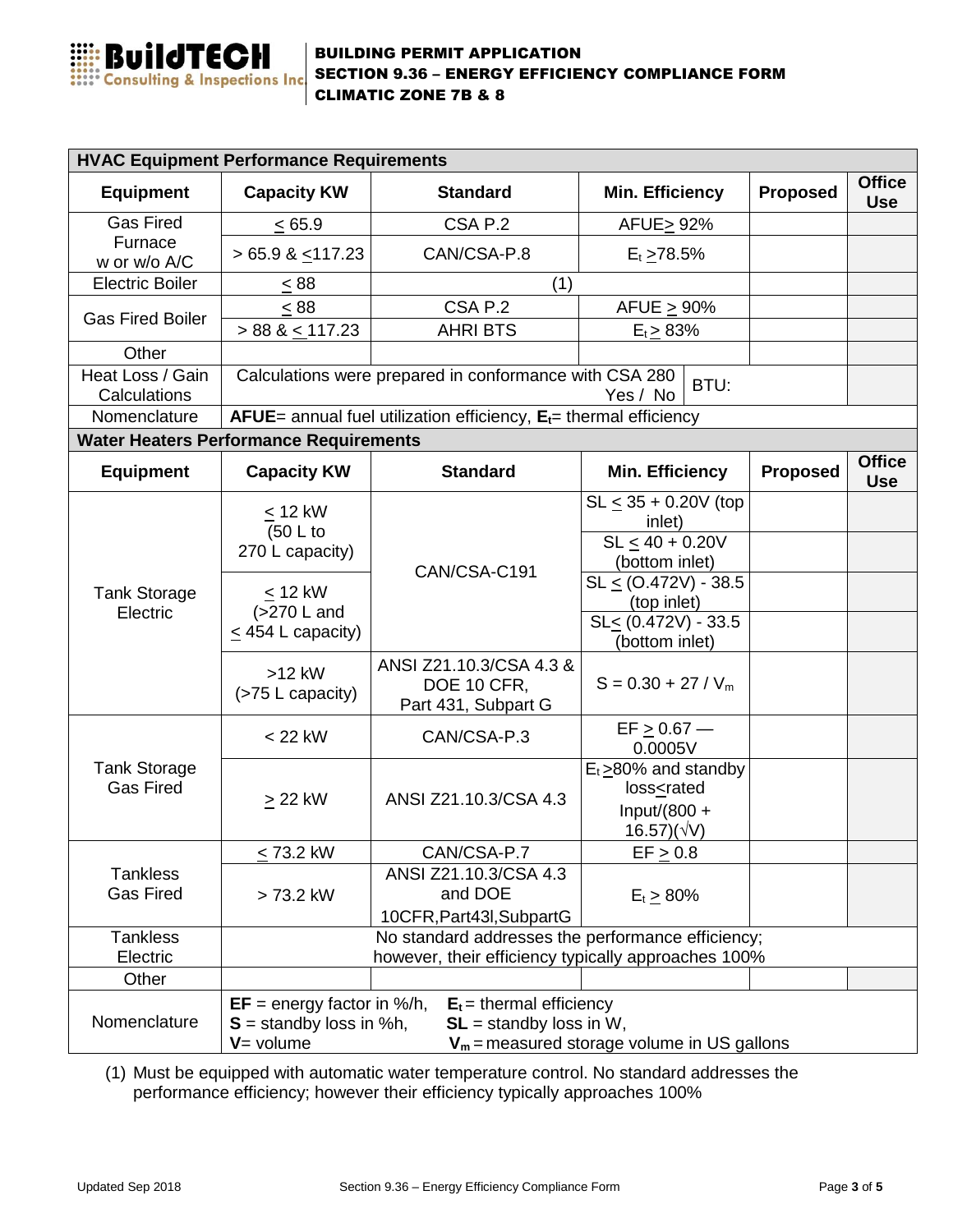

## **Section B: Trade Off**

To be completed and submitted for review by a *competent person\** 

- Opaque to opaque One or more above-ground opaque building envelope assemblies are permitted to be less than required, provided one or more above-ground opaque building envelope assemblies are increased to more than required.
	- Walls and joist type roofs must maintain minimum 55% of the required  $\rm{RS}_{\rm{eff}}$
	- All other assemblies must be minimum 60% of the required  $RSI_{\text{eff}}$
	- The sum of the areas of all traded assemblies divided by their  $RSI_{\text{eff}}$  must be less than or equal to what it would have been if all assemblies had met 9.36.2.6
- $\Box$  Transparent to transparent One or more windows are permitted to be less than required, provided one or more windows are increased to be more than required.
	- The traded windows must have the same orientation.
	- The sum of the areas of all traded windows divided by their  $\text{RSI}_{\text{eff}}$  must be less than or equal to what it would have been if all windows had met 9.36.2.7
- $\Box$  Opaque to transparent This option is meant to allow reduced insulation for factory-constructed buildings with a low floor to ceiling height and a fenestration and door area to gross wall area ratio of 15% or less.

**All calculations are required to be attached to this form to be considered complete and be accepted for review. The location and extent of assemblies used in the calculation shall be clearly identified on the drawings by hatch.**

 **Calculations Attached**

### **Section C: Performance**

This option is available only to houses with or without secondary suites, and buildings that contain only dwelling units with common spaces that are less than 20% of the building's total floor area.

To be completed and submitted for review by a *competent person\** 

| Input parameters                                     |                                                               | <b>Reference Model</b> | <b>Proposed Model</b>                                          |  |  |
|------------------------------------------------------|---------------------------------------------------------------|------------------------|----------------------------------------------------------------|--|--|
| Airtightness (air exchanges per hour @ 50 Pa)        |                                                               |                        |                                                                |  |  |
| Thermal mass $(MJ/m2.0C)$                            |                                                               |                        |                                                                |  |  |
| Ventilation rate (I/s)                               |                                                               |                        |                                                                |  |  |
| <b>HRV Efficiency</b>                                |                                                               |                        |                                                                |  |  |
|                                                      | Fenestration and door to wall ratio (FDWR) – reference $(\%)$ |                        |                                                                |  |  |
| Direction of front elevation (clearly circle one)    |                                                               |                        | <b>SE</b><br>N<br>NE.<br>E<br>S<br><b>SW</b><br><b>NW</b><br>W |  |  |
| Area of windows and doors<br>Front elevation $(m^2)$ |                                                               |                        |                                                                |  |  |
|                                                      | Rear elevation $(m^2)$                                        |                        |                                                                |  |  |
|                                                      | Left elevation $(m^2)$                                        |                        |                                                                |  |  |
|                                                      | Right elevation $(m^2)$                                       |                        |                                                                |  |  |
|                                                      | Total area of windows $(m^2)$                                 |                        |                                                                |  |  |
|                                                      | Total area of opaque doors $(m^2)$                            |                        |                                                                |  |  |
| Energy use (GJ)                                      |                                                               |                        |                                                                |  |  |
| <b>Software title</b>                                |                                                               | <b>Version</b>         |                                                                |  |  |
|                                                      | Is software ANSI/ASHRAE 140 compliant or Hot 2000?            | Yes / No               |                                                                |  |  |